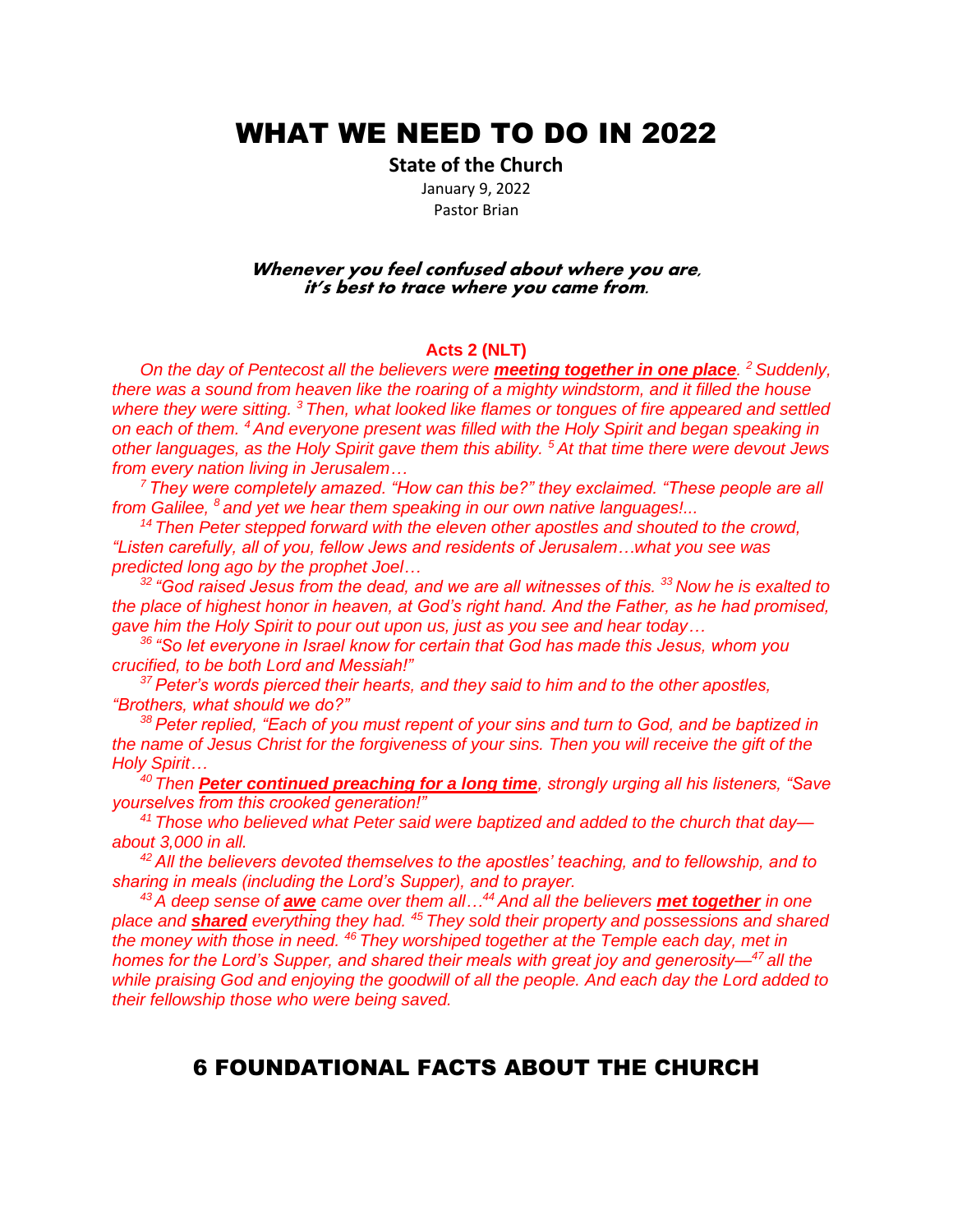## **1. THE CHURCH'S MESSAGE DOESN'T CHANGE, BUT ITS METHODS SHOULD CONSTANTLY BE CHANGING.**

*"I am the LORD, and I do not change." (Malachi 3:6a, NLT)* 

*""The word of the Lord remains forever." And that word is the Good News that was preached to you." (1 Peter 1:25, NLT)*

*"And no one puts new wine into old wineskins. For the wine would burst the wineskins, and the wine and the skins would both be lost. New wine calls for new wineskins." (Mark 2:22, NLT)*

#### **Our DREAM**

**D**esign worship services lost people love.

**R**each the broken and connect them to the family.

**E**ngage people in spiritual growth.

**A**ctivate them in a ministry.

**M**obilize the whole church to change the world!

## **2. THE CHURCH IS NOT A GATHERING, BUT IT ALWAYS GATHERS.**

*"On the first day of the week, we gathered with the local believers…" (Acts 20:7, NLT)* 

*"The churches here in the province of Asia send greetings in the Lord, as do Aquila and Priscilla and all the others who gather in their home for church meetings." (1 Corinthians 16:19, NLT)*

#### **3. THE CHURCH IS NOT A SCHOOL, BUT ITS PEOPLE ARE ALWAYS GROWING.**

*"Dear brothers and sisters, I close my letter with these last words: Be joyful. Grow to maturity. Encourage each other. Live in harmony and peace. Then the God of love and peace will be with you." (2 Corinthians 13:11, NLT)* 

*"For this very reason, make every effort to add to your faith goodness; and to goodness, knowledge;" (2 Peter 1:5, NIV)*

*"…discipline yourself for the purpose of godliness; for bodily discipline is only of little profit, but godliness is profitable for all things, since it holds promise for the present life and also for the life to come." (1 Timothy 4:7–8, NASB95)*

#### **4. THE CHURCH IS FED BY THE PASTORS, BUT FUNCTIONS BY THE PEOPLE.**

*"Now these are the gifts Christ gave to the church: the apostles, the prophets, the evangelists, and the pastors and teachers. Their responsibility is to equip God's people to do his work and build up the church, the body of Christ." (Ephesians 4:11–12, NLT)*